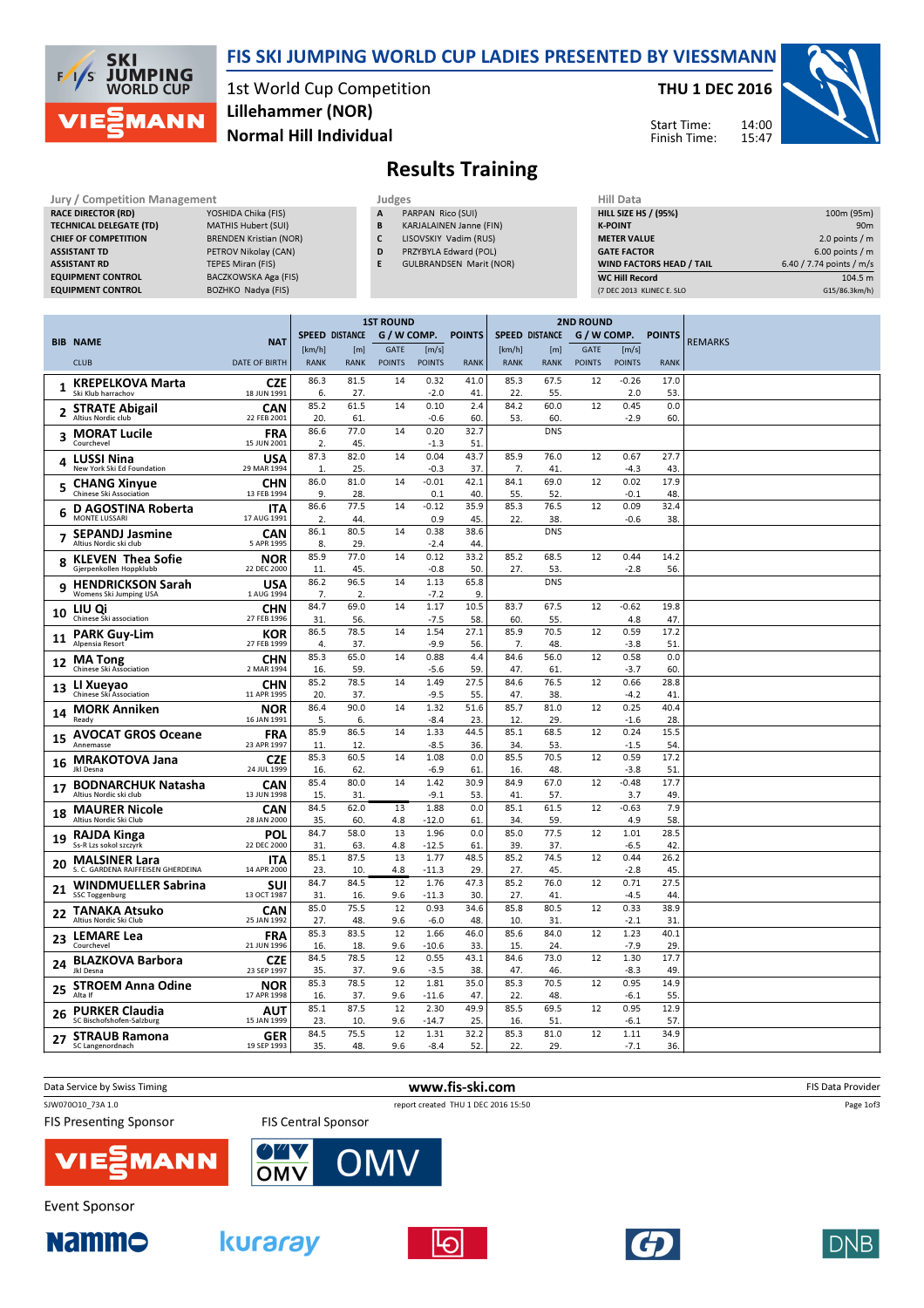FIS SKI JUMPING WORLD CUP LADIES PRESENTED BY VIESSMANN



1st World Cup Competition Normal Hill Individual Lillehammer (NOR)

THU 1 DEC 2016

Start Time: Finish Time:



# Results Training

|     |                                                                      |                           | <b>1ST ROUND</b>      |                       |                              | <b>2ND ROUND</b>       |               |                       |                    |                              |                        |                      |                |
|-----|----------------------------------------------------------------------|---------------------------|-----------------------|-----------------------|------------------------------|------------------------|---------------|-----------------------|--------------------|------------------------------|------------------------|----------------------|----------------|
|     | <b>BIB NAME</b>                                                      | <b>NAT</b>                |                       | <b>SPEED DISTANCE</b> | G / W COMP.                  |                        | <b>POINTS</b> | <b>SPEED DISTANCE</b> |                    | G / W COMP.                  |                        | <b>POINTS</b>        | <b>REMARKS</b> |
|     | <b>CLUB</b>                                                          | DATE OF BIRTH             | [km/h]<br><b>RANK</b> | [m]<br><b>RANK</b>    | <b>GATE</b><br><b>POINTS</b> | [m/s]<br><b>POINTS</b> | <b>RANK</b>   | [km/h]<br><b>RANK</b> | [m]<br><b>RANK</b> | <b>GATE</b><br><b>POINTS</b> | [m/s]<br><b>POINTS</b> | <b>RANK</b>          |                |
|     | KUSTOVA Alexandra                                                    | RUS                       | 85.1                  | 67.0                  | 12                           | 0.89                   | 17.9          | 85.2                  | 75.0               | 12                           | 0.08                   | 29.5                 |                |
| 28  | SK MO SHVSM ODYSHS CSP MAGADAN                                       | 26 AUG 1998               | 23.                   | 58.                   | 9.6                          | $-5.7$                 | 57.           | 27.                   | 44.                |                              | -0.5                   | 40                   |                |
| 29  | <b>KABLUKOVA Ksenia</b><br><b>Sdushor Start</b>                      | RUS<br>16 JUN 1998        | 85.2<br>20.           | 86.5<br>12.           | 12<br>9.6                    | 1.63<br>-10.4          | 52.2<br>22.   | 85.1<br>34.           | 85.5<br>20.        | 12                           | 0.68<br>-4.4           | 46.6<br>22           |                |
| 30  | PESATOVA Zdenka<br>Jkl Desna                                         | CZE<br>18 JAN 1999        | 85.0<br>27.           | 74.5<br>52.           | 12<br>9.6                    | 0.48<br>$-3.1$         | 35.5<br>46.   | 85.0<br>39.           | 76.5<br>38.        | 12                           | 1.29<br>$-8.3$         | 24.7<br>46           |                |
| 31  | <b>OPSETH Silje</b><br>Holevaringen II                               | NOR<br>28 APR 1999        | 86.0<br>9.            | 80.0<br>31            | 12<br>9.6                    | 1.14<br>$-7.3$         | 42.3<br>39.   | 86.0<br>5.            | 80.0<br>33.        | 12                           | 0.56<br>$-3.6$         | 36.4<br>34           |                |
| 32  | <b>MALSINER Manuela</b><br>S. C. GARDENA RAIFFEISEN GHERDEINA        | <b>ITA</b><br>15 DEC 1997 | 85.0<br>27.           | 83.5<br>18.           | 12<br>9.6                    | 1.17<br>$-7.5$         | 49.1<br>28.   | 84.8<br>46.           | 71.5<br>47.        | 12                           | $-1.19$<br>9.2         | 32.2<br>39           |                |
| 33  | <b>KRIZNAR Nika</b>                                                  | <b>SLO</b>                | 85.1                  | 78.5                  | 12                           | 0.23                   | 45.1          | 85.5                  | 88.0               | 12                           | 1.43                   | 46.8                 |                |
| 34  | Ssk Alpina ziri<br><b>MATTEL Coline</b>                              | 9 MAR 2000<br><b>FRA</b>  | 23<br>85.7            | 37.<br>84.0           | 9.6<br>12                    | $-1.5$<br>1.12         | 34.<br>50.4   | 16.<br>86.2           | 12.<br>78.5        | 12                           | $-9.2$<br>0.00         | 21<br>37.0           |                |
| 35  | Douanes - Contamines Montjoie<br><b>WUERTH Svenja</b>                | 3 NOV 1995<br>GER         | 13.<br>85.6           | 17.<br>97.0           | 9.6<br>12                    | $-7.2$<br>1.78         | 24.<br>72.2   | 2.<br>86.2            | 35.<br>93.5        | 12                           | 0.0<br>0.70            | 33<br>62.5           |                |
|     | SV Baiersbronn                                                       | 20 AUG 1993               | 14.<br>84.0           | 1.<br>96.5            | 9.6<br>11                    | -11.4<br>1.72          | 5.<br>76.4    | 2.<br>85.2            | 3.<br>83.5         | 12                           | $-4.5$<br>0.01         | 3.<br>46.9           |                |
| 36  | <b>BARANNIKOVA Anastasiya</b><br>Ski school SDUSSHOR Start SCT Berez | RUS<br>27 NOV 1987        | 47.                   | 2.                    | 14.4                         | -11.0                  | 2.            | 27.                   | 25.                |                              | $-0.1$                 | 20                   |                |
| 37  | <b>HARALAMBIE Daniela</b><br>CS Dinamo Bucuresti-Centrul Sportiv     | <b>ROU</b><br>14 AUG 1997 | 84.5<br>35.           | 83.5<br>18.           | 11<br>14.4                   | 1.20<br>$-7.7$         | 53.7<br>20.   | 85.9<br>7.            | 93.5<br>3.         | 12                           | 0.82<br>$-5.2$         | 61.8<br>4            |                |
| 38  | <b>INSAM Evelyn</b><br>S. C. GARDENA RAIFFEISEN GHERDEINA            | <b>ITA</b><br>10 FEB 1994 | 83.7<br>57.           | 85.5<br>14.           | 10<br>19.2                   | 1.58<br>$-10.1$        | 60.1<br>12.   | 86.1<br>4.            | 84.5<br>23.        | 12                           | 0.27<br>$-1.7$         | 47.3<br>19           |                |
| 39  | <b>GERAGHTY-MOATS Tara</b><br>New York Ski Ed Foundation             | USA<br>12 APR 1993        | 83.8<br>52            | 78.0<br>42.           | 10<br>19.2                   | 0.88<br>$-5.6$         | 49.6<br>26.   | 85.4<br>20.           | 80.5<br>31.        | 12                           | $-0.40$<br>3.1         | 44.1<br>26           |                |
| 40  | RAUDASCHL Elisabeth<br>WSV Bad Ischl-NTS-Oberoesterreich             | AUT<br>7 NOV 1997         | 84.0<br>47.           | 79.5<br>33.           | 10<br>19.2                   | 1.82<br>-11.6          | 46.6<br>31.   | 85.7<br>12.           | 64.5<br>58.        | 12                           | 0.66<br>$-4.2$         | 4.8<br>59            |                |
| 41  | TIKHONOVA Sofya                                                      | RUS                       | 84.1                  | 83.0                  | 10                           | 0.99                   | 58.9          | 86.0                  | 83.0               | 12                           | 0.25                   | 44.4                 |                |
| 42  | Saint-Petersburg KOR1 Dinamo<br><b>RUPPRECHT Anna</b>                | 16 NOV 1998<br>GER        | 46.<br>84.9           | 22.<br>91.5           | 19.2<br>10                   | $-6.3$<br>1.11         | 14<br>75.1    | 5.<br>86.6            | 26.<br>89.5        | 12                           | $-1.6$<br>0.17         | 24<br>57.9           |                |
| 43  | <b>SC Degenfeld</b><br>POZUN Katja                                   | 29 DEC 1996<br><b>SLO</b> | 30<br>83.5            | 4.<br>82.0            | 19.2<br>10                   | $-7.1$<br>1.60         | 3.<br>53.0    | 1.<br>84.9            | 9.<br>75.5         | 12                           | $-1.1$<br>$-0.27$      | 8<br>33.1            |                |
|     | SK Zagorje                                                           | 7 APR 1993<br>JPN         | 60.<br>83.8           | 25.<br>77.0           | 19.2<br>10                   | $-10.2$<br>1.35        | 21<br>44.6    | 41<br>85.2            | 43.<br>87.5        | 12                           | 2.1<br>0.81            | 37<br>49.8           |                |
| 44  | <b>IWABUCHI Kaori</b><br>Matsumoto Unv.                              | 28 APR 1993               | 52.                   | 45.                   | 19.2                         | $-8.6$                 | 35.           | 27.                   | 14.                |                              | $-5.2$                 | 17                   |                |
| 45  | <b>KYKKAENEN Julia</b><br><b>KL SkiJumping Team</b>                  | <b>FIN</b><br>17 APR 1994 | 83.1<br>63            | 71.0<br>54.           | 10<br>19.2                   | 1.19<br>$-7.6$         | 33.6<br>49.   | 84.9<br>41.           | 85.5<br>20.        | 12                           | 1.31<br>$-8.4$         | 42.6<br>27           |                |
| 46  | <b>HENRICH Taylor</b><br>Altius Nordic ski club                      | <b>CAN</b><br>1 NOV 1995  | 83.8<br>52            | 68.0<br>57.           | 10<br>19.2                   | 0.99<br>$-6.3$         | 28.9<br>54.   | 85.7<br>12.           | 86.0<br>18.        | 12                           | 0.90<br>$-5.8$         | 46.2<br>23           |                |
| 47  | <b>BOGATAJ Ursa</b><br>SSK Ilirija                                   | <b>SLO</b><br>7 MAR 1995  | 83.8<br>52.           | 75.5<br>48.           | 10<br>19.2                   | 0.61<br>$-3.9$         | 46.3<br>32.   | 85.5<br>16.           | 88.5<br>11.        | 12                           | 1.00<br>-6.4           | 50.6<br>15           |                |
| 48  | <b>SETO Yuka</b>                                                     | JPN                       | 84.4                  | 89.5                  | 10                           | 1.51                   | 68.5          | 85.8                  | 88.0               | 12                           | 0.98                   | 49.7                 |                |
| 49  | Hokkaido College of Medical and Spo<br><b>RUNGGALDIER Elena</b>      | 22 FEB 1997<br>ITA        | 39<br>84.0            | 8.<br>82.5            | 19.2<br>10                   | $-9.7$<br>0.46         | 6.<br>61.3    | 10.<br>85.1           | 12.<br>93.0        | 12                           | -6.3<br>1.12           | 18<br>58.8           |                |
|     | <b>GRUPPO SCIATORI FIAMME GIALLE</b><br><b>PINKELNIG Eva</b>         | 10 JUL 1990<br>AUT        | 47.<br>83.2           | 24<br>78.0            | 19.2<br>10                   | $-2.9$<br>0.91         | 11<br>49.4    | 34.<br>84.9           | 5.<br>81.5         | 12                           | $-7.2$<br>1.14         | 6.<br>35.7           |                |
| 50  | SK Kehlegg-Vorarlberg                                                | 27 MAY 1988               | 62.<br>83.7           | 42.<br>75.0           | 19.2<br>10                   | $-5.8$<br>$-0.73$      | 27.<br>54.9   | 41<br>84.9            | 27.<br>79.5        | 12                           | $-7.3$<br>$-0.11$      | 35<br>39.9           |                |
| 51  | <b>SEYFARTH Juliane</b><br>WSC 07 Rubla                              | GER<br>19 FEB 1990        | 57.                   | 51                    | 19.2                         | 5.7                    | 19.           | 41                    | 34.                |                              | 0.9                    | 30                   |                |
| 52  | <b>ENGLUND Nita</b><br>Kiwanis Ski Club                              | USA<br>10 JUN 1992        | 84.3<br>41.           | 83.0<br>22.           | 10<br>19.2                   | 0.92<br>$-5.9$         | 59.3<br>13.   | 85.4<br>20.           | 90.0<br>8.         | 12                           | 1.11<br>$-7.1$         | 52.9<br>13           |                |
| 53. | <b>ALTHAUS Katharina</b><br>SC 1906 Oberstdorf                       | <b>GER</b><br>23 MAY 1996 | 84.2<br>43.           | 90.0<br>6.            | 10<br>19.2                   | 1.02<br>$-6.5$         | 72.7<br>4.    | 85.2<br>27.           | 92.5<br>6.         | 12                           | 1.08<br>$-6.9$         | 58.1<br>7.           |                |
|     | 54 VOGT Carina<br>Ski-Club Degenfeld                                 | <b>GER</b><br>5 FEB 1992  | 84.2<br>43.           | 88.0<br>9.            | 10<br>19.2                   | 1.28<br>$-8.2$         | 67.0<br>7.    | 85.3<br>22.           | 91.0<br>7.         | 12                           | 1.28<br>$-8.2$         | 53.8<br>10.          |                |
|     | 55 ROGELJ Spela<br>SSK Ilirija                                       | <b>SLO</b><br>8 NOV 1994  | 83.7<br>57.           | 79.5<br>33.           | 10<br>19.2                   | 0.49<br>$-3.1$         | 55.1<br>18.   | 84.3<br>52.           | 81.5<br>27.        | 11<br>4.8                    | 1.60<br>$-10.2$        | 37.6<br>32           |                |
|     | 56 KLINEC Ema<br>Ssk Alpina ziri                                     | <b>SLO</b><br>2 JUL 1998  | 83.8<br>52.           | 72.5<br>53.           | 10<br>19.2                   | 0.79<br>$-5.1$         | 39.1<br>43.   | 84.6<br>47.           | 87.0<br>16.        | 11<br>4.8                    | 1.36<br>$-8.7$         | 50.1<br>16.          |                |
|     | 57 ITO Yuki<br>Tsuchiva Home Ski Team                                | <b>JPN</b>                | 83.5                  | 79.5                  | 10                           | 0.07                   | 57.8          | 84.0                  | 86.0               | 11                           | 0.54                   | 53.3                 |                |
|     | 58 AVVAKUMOVA Irina                                                  | 10 MAY 1994<br><b>RUS</b> | 60.<br>83.9           | 33.<br>83.5           | 19.2<br>10                   | $-0.4$<br>0.20         | 16.<br>64.9   | 57.<br>84.4           | 18.<br>86.5        | 4.8<br>11                    | $-3.5$<br>0.88         | 11<br>52.2           |                |
|     | Moscow RGSH Stolitsa Dinamo                                          | 14 SEP 1991               | 51.                   | 18.                   | 19.2                         | $-1.3$                 | 10.           | 51.                   | 17.                | 4.8                          | $-5.6$                 | 14.                  |                |
|     | 59 LUNDBY Maren<br>Kolbukameratene                                   | <b>NOR</b><br>7 SEP 1994  | 84.7<br>31.           | 85.0<br>15.           | 10<br>19.2                   | 0.43<br>$-2.8$         | 66.4<br>8.    | 85.1<br>34.           | 98.5<br>1.         | 11<br>4.8                    | 1.07<br>$-6.8$         | 75.0<br>$\mathbf{1}$ |                |